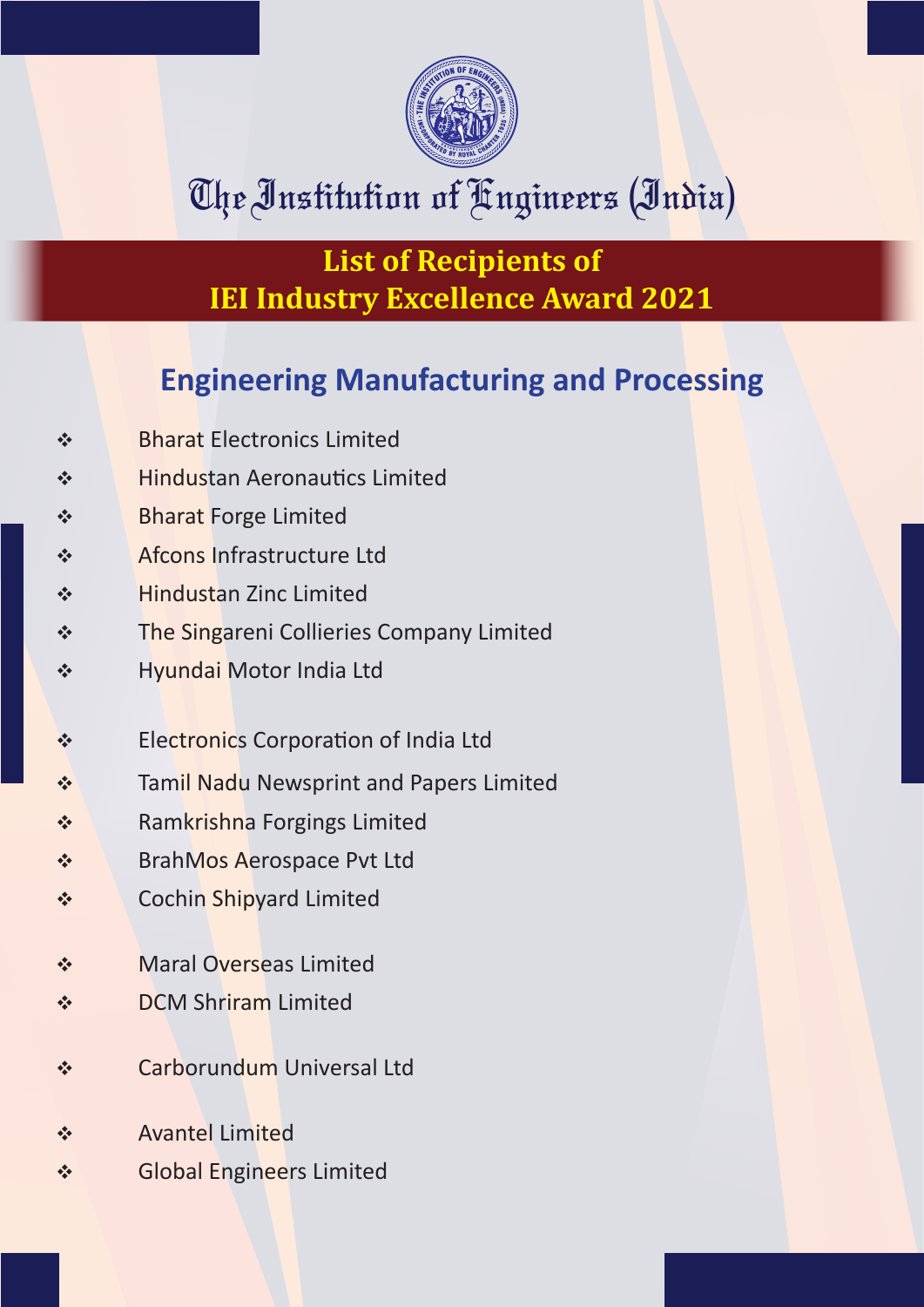#### **List of Recipients of IEI Industry Excellence Award 2021**

### **Engineering Service and Consultancy**

- v RITES Limited
- v Engineers India Limited
- v Adani Infrastructure Management Services Limited
- v WAPCOS Limited
- ◆ Power Finance Corporation Limited
- v MECON Limited
- ◆ Intercontinental Consultants and Technocrats Pvt Ltd
- \* Electrical Research and Development Association
- v K & J Projects Pvt Ltd
- v REMC Ltd
- ◆ Development Environergy Services Ltd. (DESL)
- v Epicons Consultants Pvt Ltd